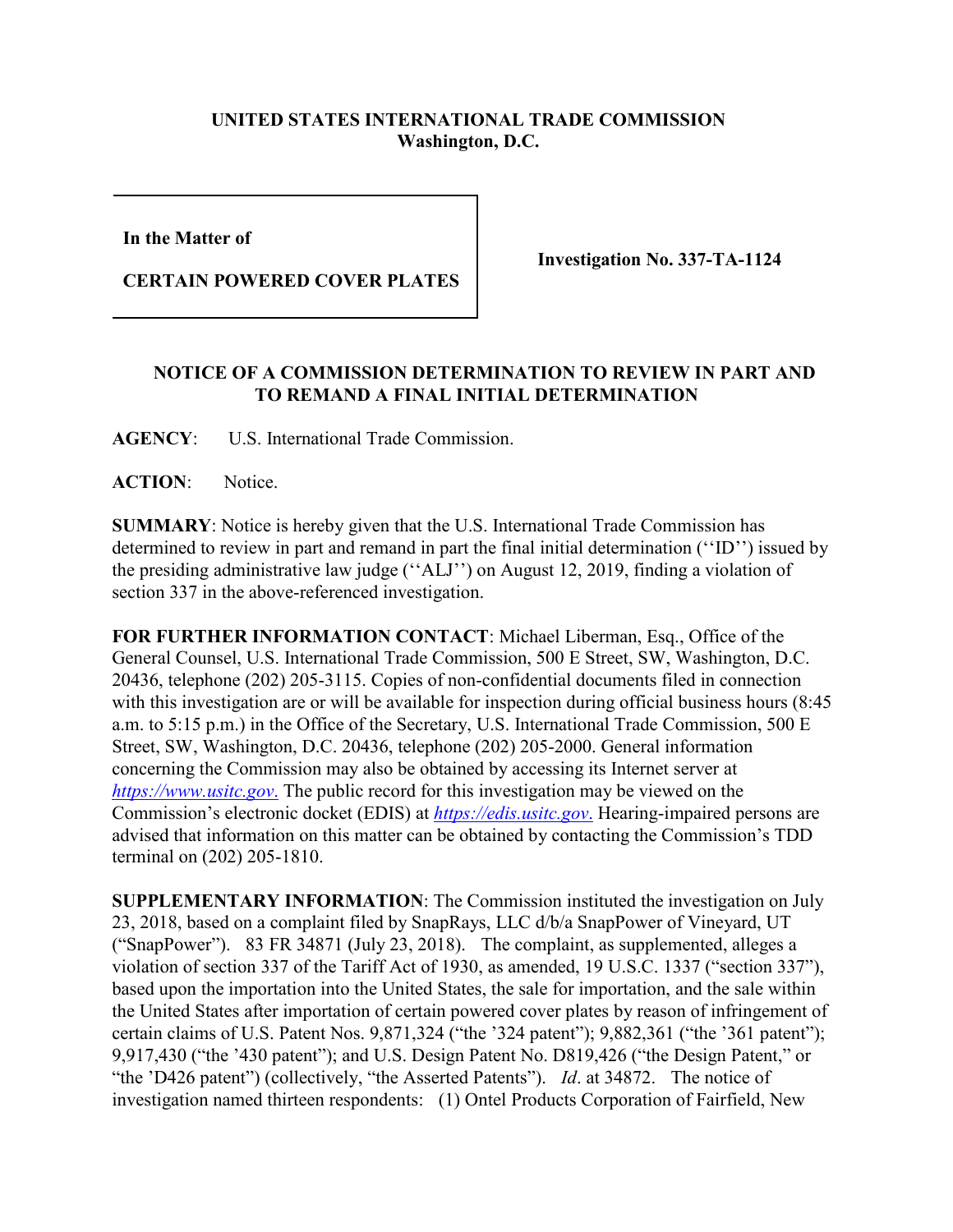Jersey ("Ontel"); (2) Dazone, LLC of Ontario, Canada ("Dazone"); (3) Shenzhen C-Myway of Shenzhen, Guangdong, China ("C-Myway"); (4) E-Zshop4u LLC of Howey in the Hills, Florida ("E-ZShop4u"); (5) Desteny Store of Fort Meyers, Florida ("Desteny"); (6) Zhongshan Led-Up Light Co., Ltd. of Zhongshan, Guangdong, China ("Led-Up"); (7) AllTrade Tools LLC of Cypress, California ("Alltrade"); (8) Guangzhou Sailu Info Tech. Co., Ltd. of Guangzhou, Gunagdong, China ("Guangzhou Sailu"); (9) Zhejiang New-Epoch Communication Industry Co., Ltd. of Yueging, Zhejiang, China ("NEPCI"); (10) KCC Industries of Eastvale, California ("KCC"); (11) Vistek Technology Co., Ltd. of Fuyong, Baoan, Shenzhen, China ("Vistek"); (12) Enstant Technology Co., Ltd. of Xixiang Baoan District, Shenzhen, China ("Enstant"); and (13) Manufacturers Components Incorporated of Pompano Beach, Florida ("MCI") (collectively, "the Respondents"). *Id*. The Commission's Office of Unfair Import Investigations ("OUII") was also named as a party.

The evidentiary hearing on the question of violation of section 337 was held April 8-9, 2019. As of the date of the evidentiary hearing, as well as of the date of the issuance of the ID, the status of all 13 of the named Respondents was as follows:

Ontel – terminated by settlement (Order No. 12, *non-reviewed* Nov. 27, 2018); E-Zshop4U – terminated by Consent Order (Order No. 5, *non-reviewed* Oct. 29, 2018); KCC – terminated by Consent Order (Order No. 6, *non-reviewed* Oct. 29, 2018); Alltrade – terminated by settlement (Order, No. 36, *non-reviewed* May 8, 2019); Dazone – found in default (Order No. 18, *non-reviewed* Dec. 21, 2018); Desteny – found in default (Order No. 18, *non-reviewed* Dec. 21, 2018); NEPCI – found in default (Order No. 18, *non-reviewed* Dec. 21, 2018); MCI – found in default (Order No. 18, *non-reviewed* Dec. 21, 2018); Myway – Complaint withdrawn due to inability to serve this respondent (Order No. 8, *non-reviewed* October 23, 2018); Led-Up – complaint withdrawn due to inability to serve this respondent (Order No. 8, *non-reviewed* October 23, 2018);

Guangzhou Sailu – complaint withdrawn due to inability to serve this respondent (Order No. 8, *non-reviewed* October 23, 2018);

Enstant – actively participated in all proceedings, and

Vistek – actively participated in all proceedings. *See* ID/RD at 11-12.

Complainant SnapPower, respondents Enstant and Vistek (collectively, "Enstant/Vistek," or "the Participating Respondents"), and the Commission investigative attorney ("the IA") participated in the hearing. *See id*. at 11.

We note that Respondents Enstant and Vistek chose not to contest importation and infringement. Similarly, there were no genuine disputes of material fact with respect to the technical prong of the domestic industry ("DI") requirement. As a result, these legal issues have been decided against Enstant and Vistek and against a category of Respondents identified by the ID as the "Defaulting Respondents" through summary determination ("SD") orders. ID/RD at 2-3 (citing Order Nos. 39 (July 10, 2019) (Importation and Infringement), 40 (July 22, 2019) (Technical DI)). In particular, Order No. 39 explains the rationale and evidentiary basis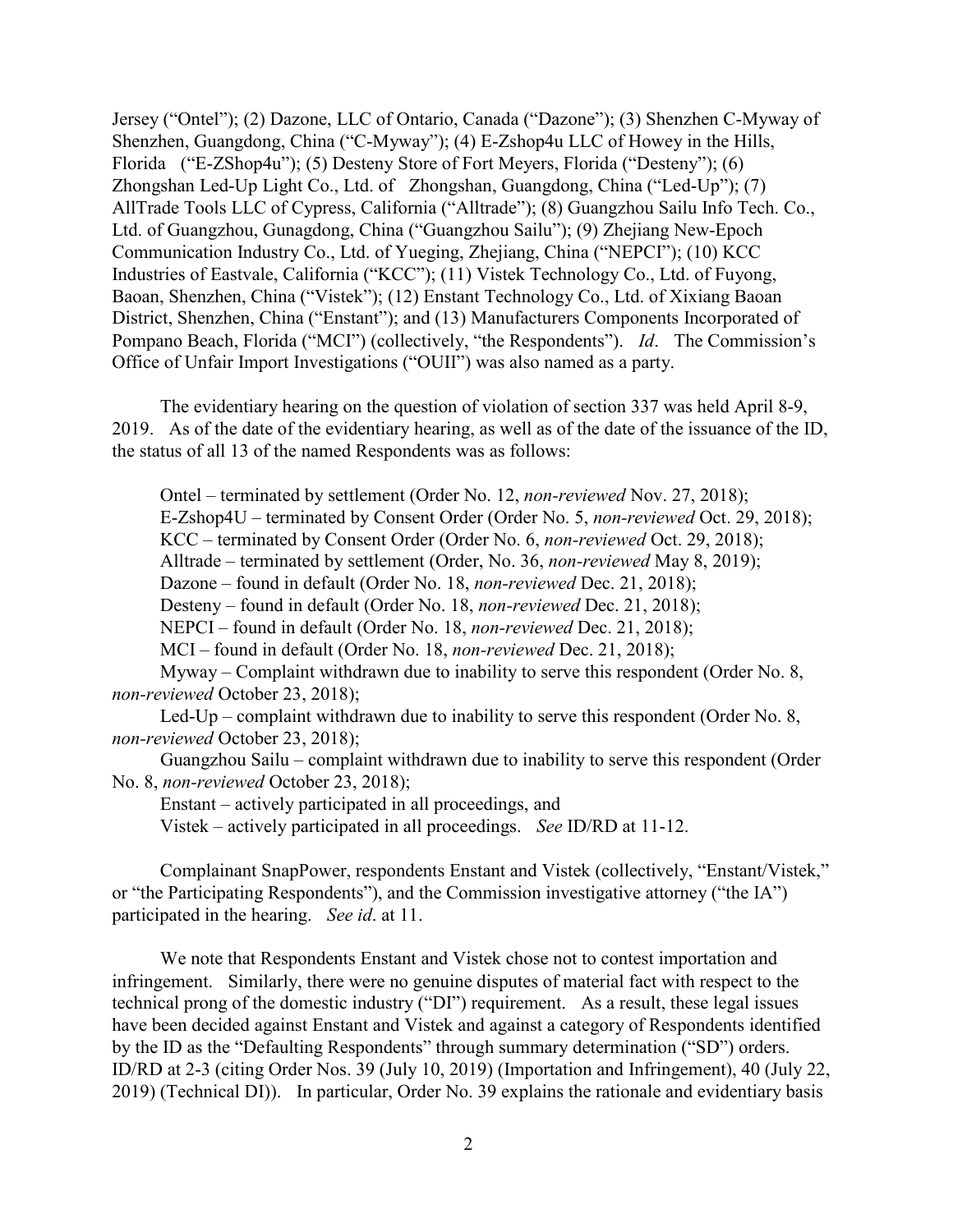for granting SnapPower's Infringement SD Motion. *Id*. at 12-13 (citing Order No. 39, Doc. ID No. 680751 (July 10, 2019)). Order No. 39 became the Commission's determination on August 1, 2019, pursuant to Commission Rule 210.42(h)(3), 19 CFR 210.42(h)(3).

On August 12, 2019, the ALJ issued her "Initial Determination on Violation of Section 337 and Recommended Determination on Remedy and Bond," finding a violation of section 337. The ID finds that a violation of section 337 occurred in the importation into the United States, the sale for importation, or the sale within the United States after importation, of certain powered cover plates that infringe the asserted claims of the '361 patent by Enstant/Vistek. *See id*. at 125-26. The ID also finds, *inter alia*, that "Respondents Enstant and Vistek filed a motion for summary determination of non-infringement ('Redesign SD Motion') of [the '361 patent] by Redesign Models P001 (Smart Wall Plate Charger, Decor Outlet, with USB charger) and P002 (Smart Wall Plate Charger, Duplex Outlet with USB charger)." ID at 14. Further, the ID states that "Enstant's and Vistek's Redesign SD Motion was effectively rendered moot by rulings on Motions in Limine . . . ." *Id*.

In her Recommended Determination ("RD"), the ALJ recommended that the Commission should issue a General Exclusion Order, Cease and Desist Orders, and impose a one hundred percent bond during the period of Presidential Review. *Id*. at 126.

On August 26, 2019, Participating Respondents Enstant/Vistek jointly filed a timely petition for review of various portions of the ID. The IA likewise timely filed a petition for review of the ID in part. On September 3, 3019, Snappower timely filed a response to Enstant/Vistek's and the IA's petitions for review. The IA likewise timely filed a response to Enstant/Vistek's petition for review.

Having examined the record in this investigation, including the final ID, the petitions for review, and the responses thereto, the Commission has determined to review the final ID in part. In particular, the Commission has determined: (1) to review the final ID's finding that Enstant/Vistek's redesign summary determination motion is moot, *see id*. at 14-15, and on review, to remand the final ID on this issue; (2) to review the ID's finding that Complainant's R&D investment with respect to the '361 patent is substantial under Section 337 (a)(3)(C), ID at 97, and on review, to take no position with regard to this determination; (3) to review, and on review to strike, the third paragraph on page 56 of the ID; and (4) to correct the ID's misstatements regarding the asserted claims of the '361 patent, *see id*. at 3-4, Table 1; *id*. at 125 ¶¶ 3, 6, to the effect that the asserted claims of the '361 patent include claims 1, 4, 10, 14, 21, 23, and 24. The Commission has determined not to review the remainder of the ID.